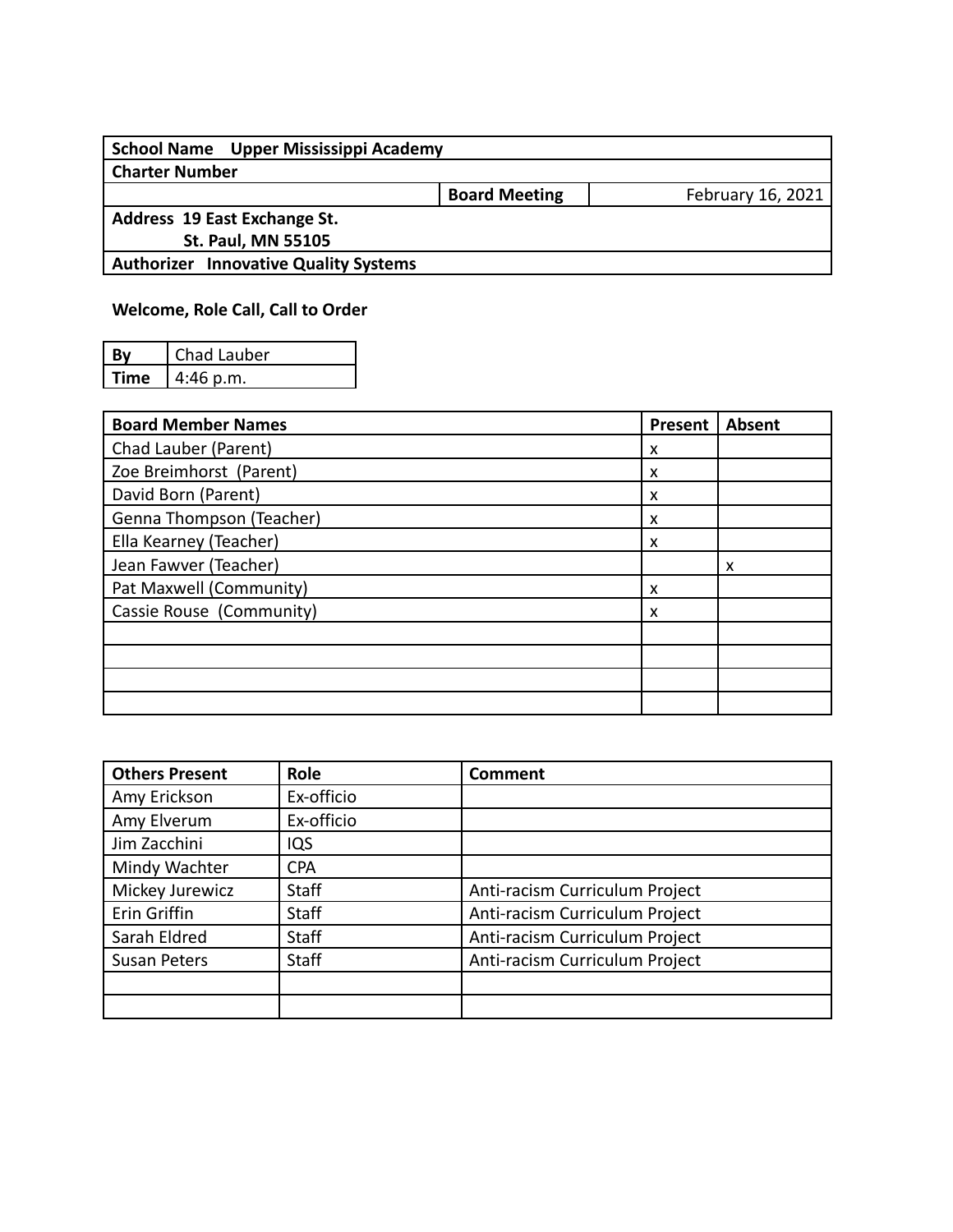| In the Matter of | <b>Minutes of Prior Meeting</b>                                   |                     |         |                 |            |  |
|------------------|-------------------------------------------------------------------|---------------------|---------|-----------------|------------|--|
|                  | <b>Comment</b> Two minor changes were noted and minutes have been |                     |         |                 |            |  |
|                  |                                                                   | amended accordingly |         |                 |            |  |
| <b>Motion</b>    | To Approve                                                        | By                  | Maxwell | 2 <sup>nd</sup> | Breimhorst |  |
| <b>Vote</b>      | By Consensus                                                      | Yea                 | Nav     | Abstain         | Action     |  |
|                  |                                                                   |                     |         |                 | Approved   |  |

| In the Matter of | <b>Agenda for the Current Meeting</b>                      |  |  |  |          |  |  |
|------------------|------------------------------------------------------------|--|--|--|----------|--|--|
|                  | <b>Comment</b> No additions or corrections                 |  |  |  |          |  |  |
| <b>Motion</b>    | 2 <sub>nd</sub><br>Maxwell<br>Thompson<br>Bv<br>To Approve |  |  |  |          |  |  |
| <b>Vote</b>      | Abstain<br>Action<br><b>By Consensus</b><br>Yea<br>Nav     |  |  |  |          |  |  |
|                  | x                                                          |  |  |  | Approved |  |  |

| In the Matter of | <b>Public Comment</b>            |
|------------------|----------------------------------|
|                  | <b>Comment</b> No public comment |

| In the Matter of | <b>Strategic Planning</b>     |
|------------------|-------------------------------|
|                  | Discussion led by Chad Lauber |

**Comment** Since the move to new facilities and other social and educational changes, the Vision and Mission Statements are outdated. Lauber recommended that a sub-committee be appointed to review and revise these statements and to formulate a new strategic plan for the School. Input from stakeholders (the authorizer, the local and broader community, students, parents, and staff) is to be solicited. A revised document is to be approved before the end of the school year. Erickson noted that staff members recognize the need for a new plan and are excited about the prospect of developing one.

Born, Breimhorst, Maxwell, and Rouse will serve as the strategic planning committee chaired by Lauber.

| <b>Motion</b> | To Approve          | Bv  | Born | $\mathsf{h}$ nd | <b>Breimhorst</b> |
|---------------|---------------------|-----|------|-----------------|-------------------|
| <b>Vote</b>   | <b>By Consensus</b> | Yea | Nav  | Abstain         | Action            |
|               |                     |     |      |                 | Approved          |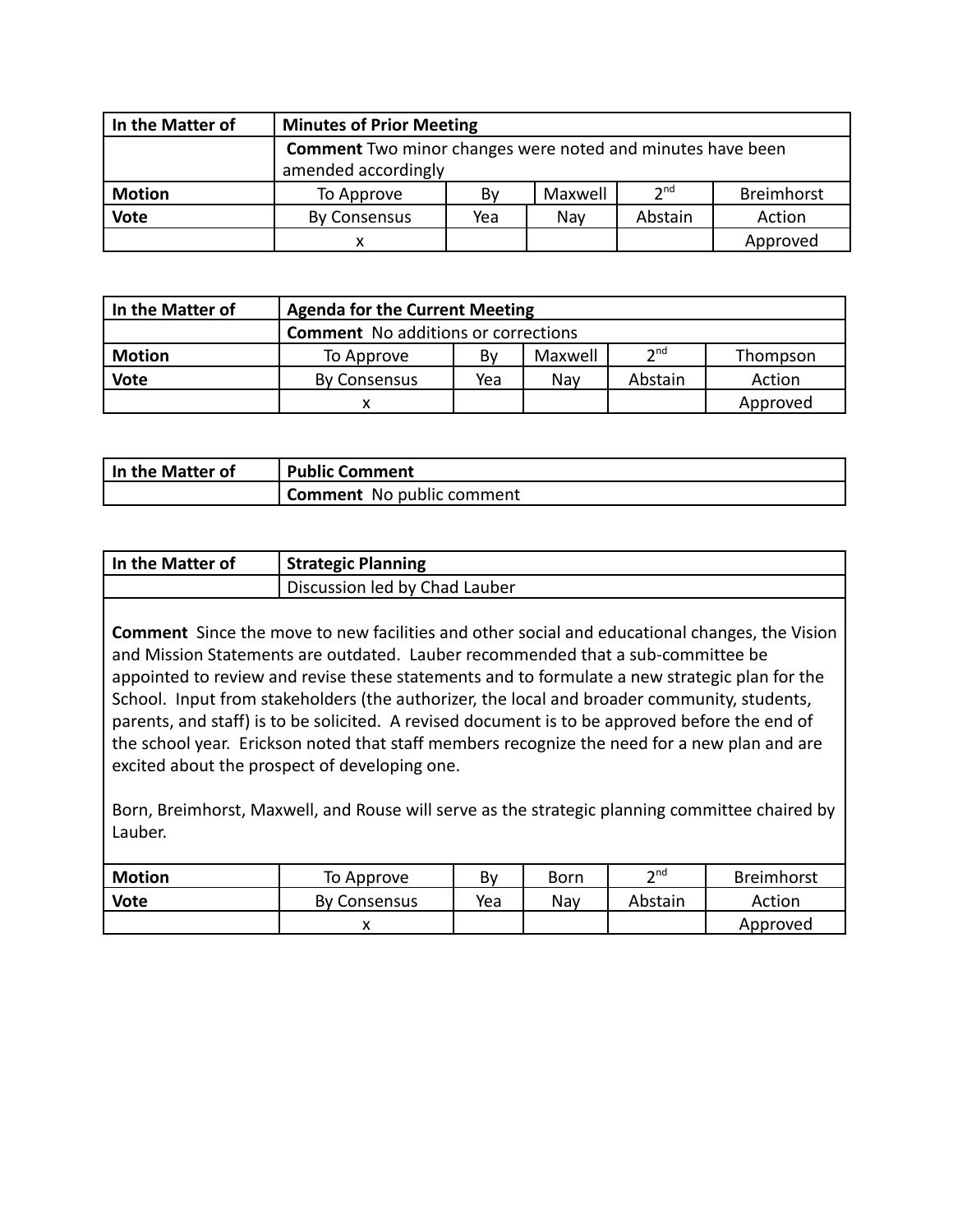| In the Matter of | <b>Financial Report</b>         |
|------------------|---------------------------------|
|                  | Discussion led by Mindy Wachter |

**Comment** Report filed on Board website. Food Services monies will be drawn down not that students are returning to the facility. No response has been received in answer to prior question about receiving a discount for prepayment of insurance premium. Maxwell requested that Fund labels and purposes be reviewed for an upcoming meeting for the purpose of consolidation and clarification. Wachter will prepare the information. Erickson and Wachter noted that performance of the cleaning service has been very good, but the company's billing service has exhibited some confusion. Efforts are being made to clarify. Maxwell raised the question of the value of paying approximately \$1000 to ensure a \$150,000 (thus far unused) line of credit. Maxwell observed that the school has an untapped resource, but with a \$1M+ "reserve," the current line is barely 10%. He speculated that if a need arose, we would either not need the \$150,000, or we would likely need a greater amount. His informal recommendation was that we seek to eliminate the \$1000 fee and/or explore obtaining a larger, *gratis* line of credit.

| Motion | To Approve the |     |             |         |          |
|--------|----------------|-----|-------------|---------|----------|
|        | report         | Bv  | <b>Born</b> | ond∽    | Maxwell  |
| Vote   | By Consensus   | Yea | Nav         | Abstain | Action   |
|        |                |     |             |         | Approved |

| In the Matter of                                                                                                                                                                                                                                                                                                                                                                                                                                                                                                                                                                                                                                                                                                                                  | <b>Director's Report</b>                  |     |     |         |        |  |
|---------------------------------------------------------------------------------------------------------------------------------------------------------------------------------------------------------------------------------------------------------------------------------------------------------------------------------------------------------------------------------------------------------------------------------------------------------------------------------------------------------------------------------------------------------------------------------------------------------------------------------------------------------------------------------------------------------------------------------------------------|-------------------------------------------|-----|-----|---------|--------|--|
|                                                                                                                                                                                                                                                                                                                                                                                                                                                                                                                                                                                                                                                                                                                                                   | Presented by Amy Erickson and Amy Elverum |     |     |         |        |  |
| <b>Comment</b> Erickson reported that anticipated enrollment of new students for 2021-22 appears<br>satisfactory; deadline is 1 <sup>st</sup> week in March, so numbers may change. PPE loan documents are<br>being reviewed by the bank and loan is expected to be forgiven. Progress on upgrading<br>facilities continues. Today's return to hybrid school appears to have gone well; staff and<br>students appeared to be excited, but anxious. Update on Covid vaccinations: UMA is expected<br>to receive another 24 $(1st$ and $2nd$ vaccination) doses in the second phase of the pilot project.<br>School leaders (UMA and elsewhere) are still experiencing considerable confusion surrounding<br>the allocation process and priorities. |                                           |     |     |         |        |  |
| <b>Vote</b>                                                                                                                                                                                                                                                                                                                                                                                                                                                                                                                                                                                                                                                                                                                                       | <b>By Consensus</b>                       | Yea | Nay | Abstain | Action |  |
| None required                                                                                                                                                                                                                                                                                                                                                                                                                                                                                                                                                                                                                                                                                                                                     |                                           |     |     |         |        |  |

| In the Matter of | <b>Anti-racism Curriculum Project</b>            |
|------------------|--------------------------------------------------|
|                  | Presented by Anti-racism Curriculum Project Team |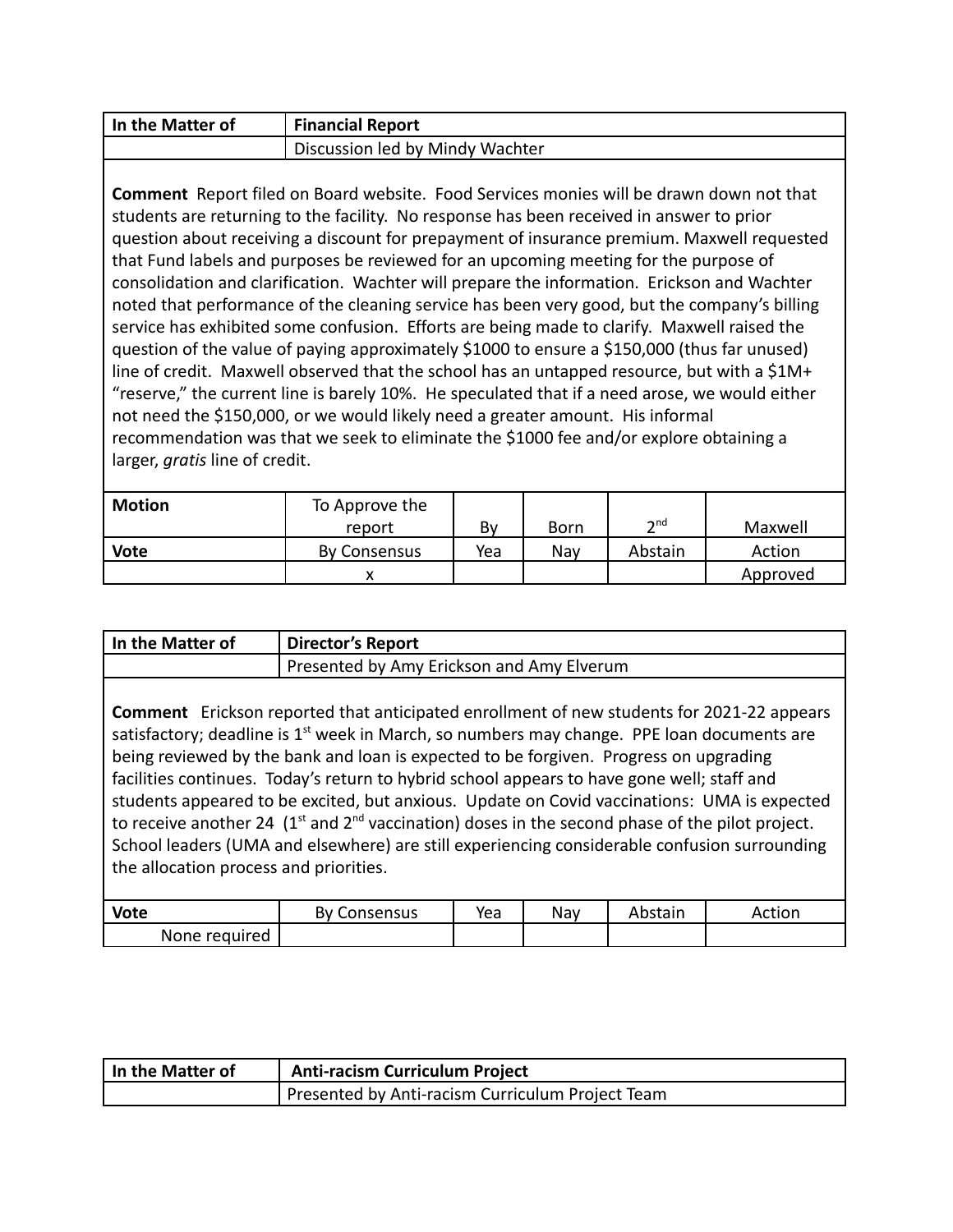**Comment** The team was formed initially to look at anti-racism and diversity issues in the curriculum and the school, but immediately realized such work could only be undertaken effectively in the context of the school's vision statement and strategic plan: that is to say, what are the school's values and where does it see itself going. The team presented early modifications to the existing vision and mission statements, but did not have specific recommendations on curriculum matters, pending further direction from the board. A fruitful discussion of diversity, "community," student and staff recruitment, and related issues. [Secretary's note: recruitment of the Board of Directors was not, but perhaps should have been included in the discussion.]

The Team was commended for its efforts and member's commitment to the challenge. The board expressed an interest in keeping the team engaged in the strategic planning project and looks forward to continued interaction with them.

| Vote          | <b>By Consensus</b> | Yea | Nay | Abstain | Action |
|---------------|---------------------|-----|-----|---------|--------|
| None Required |                     |     |     |         |        |

| In the Matter of | Compliance                                                                                                                                                                                                                                                                                                                                                                                                                                                |     |     |         |        |
|------------------|-----------------------------------------------------------------------------------------------------------------------------------------------------------------------------------------------------------------------------------------------------------------------------------------------------------------------------------------------------------------------------------------------------------------------------------------------------------|-----|-----|---------|--------|
|                  | Discussion led by Chad Lauber                                                                                                                                                                                                                                                                                                                                                                                                                             |     |     |         |        |
|                  | <b>Comment</b> Lauber and Erickson noted that board members are required to undergo rather basic<br>background checks. A form authorizing such a check is available on the Board website and<br>should be completed and that teachers on the board have already undergone a higher-level<br>background check. The fee of \$8.00 for the check will be covered, if desired, by the school.<br>Members may also send a check with their authorization form. |     |     |         |        |
| <b>Vote</b>      | By Consensus                                                                                                                                                                                                                                                                                                                                                                                                                                              | Yea | Nay | Abstain | Action |
| None Required    |                                                                                                                                                                                                                                                                                                                                                                                                                                                           |     |     |         |        |

| In the Matter of | <b>Bylaws</b>                                                                                                                                                                                                                                                                                                                                                                                                                                    |
|------------------|--------------------------------------------------------------------------------------------------------------------------------------------------------------------------------------------------------------------------------------------------------------------------------------------------------------------------------------------------------------------------------------------------------------------------------------------------|
|                  | Discussion led by Chad Lauber                                                                                                                                                                                                                                                                                                                                                                                                                    |
|                  |                                                                                                                                                                                                                                                                                                                                                                                                                                                  |
|                  | <b>Comment</b> Lauber presented a revised draft of the Bylaws which included clarifying language<br>around board membership, particularly phrasing designed to clarify that members could not<br>transfer their status; that is, a parent member who no longer has a child enrolled at UMA could<br>not "decide" to be a community member. Membership is determined by election. Language<br>that is not gender specific was added where needed. |
|                  | The board gave its general approval and Lauber will transmit the document to the authorizer<br>(IQS) for their legal review. The document will then be returned to the board for final approval.                                                                                                                                                                                                                                                 |